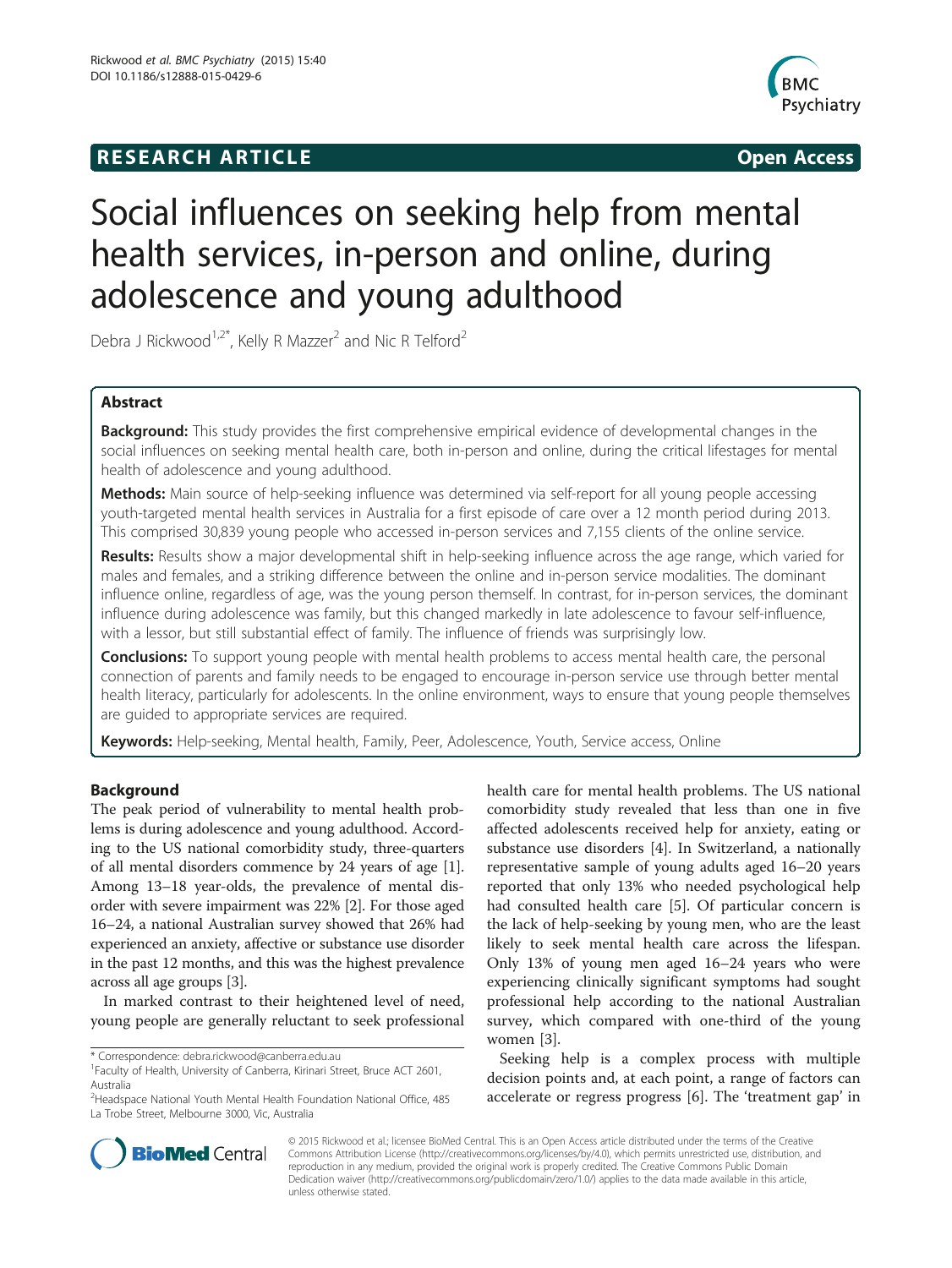mental health care has been acknowledged for some time and is evident worldwide [\[7\]](#page-7-0). The gap is particularly large for adolescents and young adults, who are most in need of effective early intervention in mental health care [[8](#page-7-0)]. Reviews of the factors affecting help-seeking in young people identify the major barriers as problems recognising symptoms, a preference for self-reliance, and perceived stigma and embarrassment [\[9,10\]](#page-7-0). Facilitators are underresearched, but the available evidence points to the important role of encouragement from others, as well as positive past experiences.

The help-seeking literature has long acknowledged the role of family and friends in seeking help for mental health problems [\[10\]](#page-7-0). When young people reach out with concerns for their mental health, their preference is for informal support rather than professional health care. Seeking informal help is generally a first step that precedes professional service use. The informal network of family and friends is, therefore, critical in the help-seeking process.

Developmental patterns suggest that early in adolescence both boys and girls are most likely to seek help for their mental health problems from their parents, usually their mother [[11](#page-7-0)]. The younger the adolescent the more influential parents are likely to be in the help-seeking process, and parental help-seeking often takes place on behalf of the adolescent, which itself can be a challenging experience with many barriers [\[12\]](#page-7-0).

The capacity for self-referral develops during adolescence in line with growing autonomy from parents. Even though reliance on parents declines, for most adolescents and many young adults, parents continue to play a vital role in accessing professional treatment. A study of US college students confirmed that 47% of those who had sought professional help had been encouraged to do so by their mother, whereas paternal influence was only 5% [\[13](#page-7-0)]. Close friends become more important over the course of adolescence, especially for girls [[11\]](#page-7-0), and there is some evidence that partners assume a more prominent role in early adulthood, particularly for men [\[14\]](#page-7-0).

Although a developmental pattern in the influences on help-seeking over the course of adolescence and into young adulthood that shows a declining influence of family, increasing influence of friends and growing capacity for selfreferral, is conceptually sound and commonly accepted, there is almost no empirical research to confirm this [[15\]](#page-7-0). There are no large-scale studies showing how helpseeking influences change developmentally or whether there are different trends for males and females.

Further, research has yet to investigate the influences of seeking mental health support online. Online mental health care is growing rapidly, and is an increasingly viable alternative to encourage young people to seek help. There is an innovative 'e-spectrum' of interventions available to support young people's mental health and

well-being in ways that are congruent with how they live their technology-enhanced lives [[16](#page-7-0)]. Online interventions can have significant advantages for access to mental health care, as they can overcome many of the barriers to seeking help, particularly related to fears about confidentiality, anonymity, self-reliance and stigma. Online support also has the capacity to substantially increase access to mental health interventions by overcoming structural barriers such as cost and availability [\[17](#page-7-0)].

Understanding the social influences on seeking mental health care is critical to determine effective pathways to care and how to best support early help-seeking by young people in age and gender-appropriate ways. The current study aimed to investigate the social influences on seeking mental health care for both in-person and online environments for adolescents and young adults, by examining influences on access to a large-scale national Australian network of youth-specific mental health services.

## Hypotheses

The effects of different social influences on youth mental health service use were examined according to type of service delivery modality, gender and age. It was anticipated that the role of family would be most important for younger adolescents; that the influence of friends would peak in mid to late-adolescence; and that selfreferral would predominate for young adults. Whether similar patterns were evident for males and females was also explored, along with differences between in-person and online modalities. It was tentatively hypothesised that self and peer referral would be more relevant online due to the high level of autonomy that is inherent online as well as the potential impact of social media, whereas parental influence was expected to be stronger for inperson service access.

## Methods

## **Participants**

Participants were young people aged 12–25 years seeking help from headspace services across Australia. headspace is the Australian Government's National Youth Mental Health Foundation, which commenced in 2006 to respond to the need for early intervention in youth mental health [[18](#page-8-0)]. **headspace** centres have progressively been set up across Australia as an enhanced primary care platform for youth mental health [\[19\]](#page-8-0). Centres are free or low-cost youth-friendly primary care service hubs with links to local community and specialist services. At the time of data analysis, there were 55 centres fully operational across Australia; the network is scaling up to 100 centres in 2016, although this will still not provide national coverage in such a large and geographically dispersed country as Australia. A nationally available online service, eheadspace, was introduced in June 2011. This is a youth-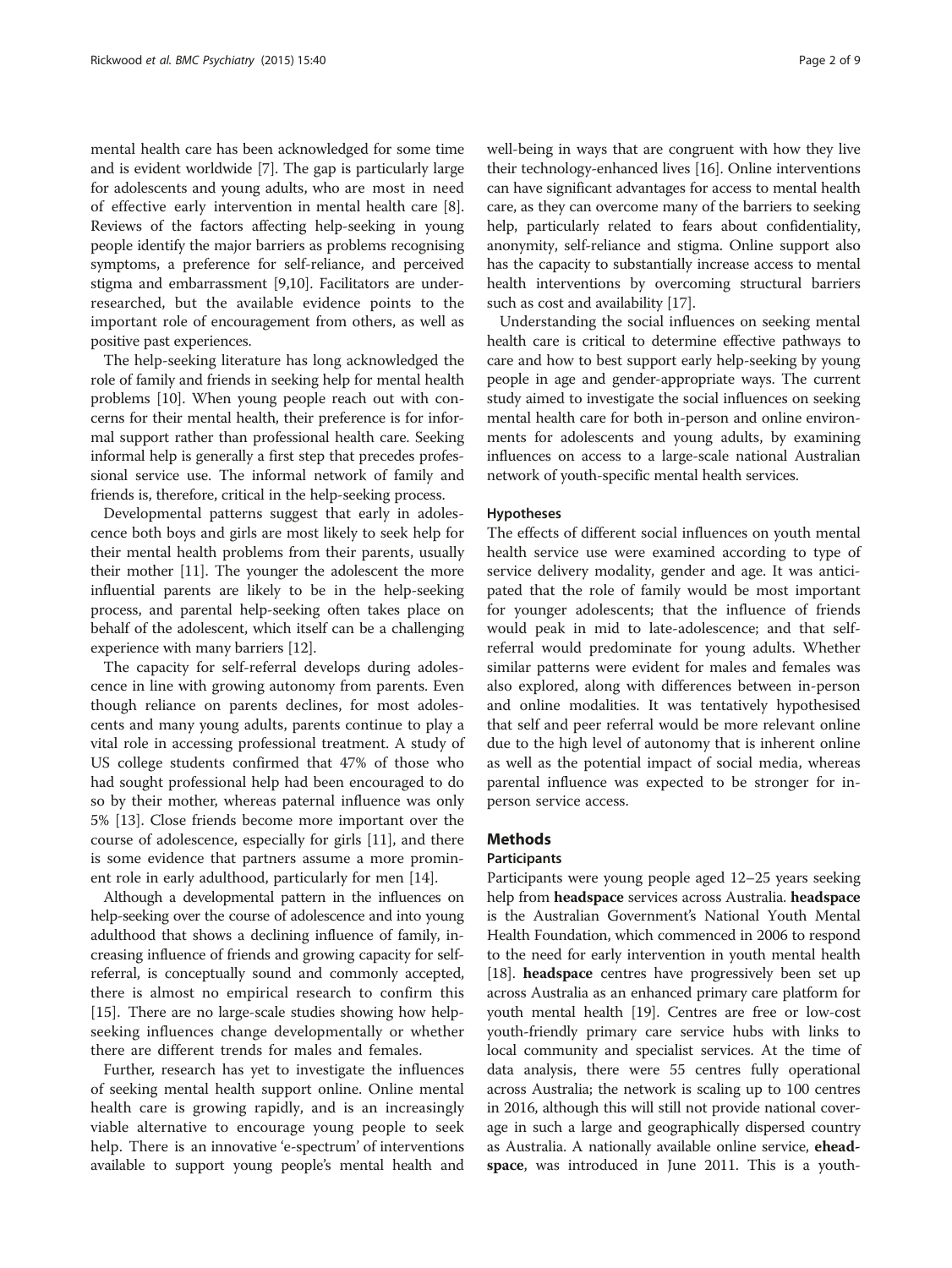friendly, confidential, and free mental health support service for young people, with online support provided through webchat, email and via phone, if necessary, although the phone option is the least used. All services are provided by fully qualified and registered mental health professionals.

At both headspace centres and eheadspace, young people can self-refer, be referred by family or friends, or have a referral from a health or community service provider. The services have been deliberately set up to reduce common barriers to young people accessing mental health care, and consequently, the role of informal referral influence is maximised.

Results reported here are from 30,839 young people who accessed for the first time one of the 55 headspace centres fully operational between April 2013 and March 2014, and 7,155 new eheadspace clients across the 2013 calendar year. Participants were those who accessed the services initially for mental health or situational concerns. The data come from routine administrative data collection processes, so the results represent a census of clients.

Participating headspace centre clients comprised 31.9% males and 54.2% females (13.9% other or not indicated) and eheadspace clients were 17.4% males and 80.8% females (1.8% other or not indicated). This gender difference with more female clients accessing online is typical of current online service delivery [\[20\]](#page-8-0). The average age of clients was  $17.7$  (SD = 3.3) and  $18.0$  (SD = 3.3) for **head**space centres and eheadspace, respectively.

Young people can present to headspace services for any type of mental health problem, and access early in the development of mental health problems is promoted and encouraged [\[8](#page-7-0)]. Primary issue at presentation is recorded by clinicians through the MDS process (explained below). Participants primarily accessed headspace centres for depressive (32.8%) or anxiety (26.0%) symptoms, followed by anger issues (6.9%) and stress-related concerns (5.8%). Depressive (34.5%) and anxiety (17.0%) symptoms were also the most prevalent issues for young people accessing eheadspace, followed by difficulty with personal relationships (11.8%) and suicidal thoughts or behaviours (7.9%). Overall, about half the participants had sought prior mental health care and this proportion increased with age: for females by ascending age group, respectively, this comprised 43.8%, 52.9%, 65.5% and 68.5%; and for males was 47.2%, 50.1% 59.4% and 62.5%.

## Procedure

All headspace services collect a minimum data set (MDS) of information from all clients who agree to participate, which comprises the vast majority of clients. headspace centre clients are asked to fill in MDS information when they first present to the service and at

subsequent service occasions. Young people are provided either an iPad or given access to a private computer on which to enter their data. A purpose-built, youth-friendly electronic form has been developed to routinely collect this information. When young people register online for eheadspace, they provide basic demographic information and then are sent a confirmation email to activate their account to enable them to use the service. The first time they log-in, they are presented with items from the MDS. Service providers also complete relevant information for each occasion of service through an online form. Data are encrypted to ensure confidentiality and stored in a data warehouse.

Ethics approval was obtained through quality assurance processes, comprising initial consideration and approval by the headspace Clinical, Research and Evaluation Committee, and subsequent consideration and approval by the headspace Board of Directors. The consent processes were reviewed and endorsed by an independent body, the Australasian Human Research Ethics Consultancy Services. Follow-up data collection processes have been considered and approved by the Melbourne Health Quality Assurance ethics approval.

The measures examined in this study include the basic demographic characteristics of age group (early adolescence: 12–14 years; mid adolescence: 15–17 years; late adolescence: 18–20 years; early adulthood: 21–25 years) and gender (male, female), and responses to the question asked when young people first present to the service, which was "Who most strongly influenced you to come to headspace today?" A range of response options is provided (including an open text option, which was coded into appropriate categories), and the frequency of different responses is shown in Table [1](#page-3-0).

### Data analysis

Data were analysed using IBM SPSS v21. Cross-tabulations were used to determine the percentage of young people reporting each help-seeking influence according to modality, gender and age group. A multinomial logistic regression was undertaken to examine whether the factors of modality, gender and age group were associated with help-seeking influence. Because most of the participants had sought prior mental health care, this factor was added as a covariate in the analysis, although it was not shown to make a significant difference to the model when included. Note that a multi-level analysis approach could have been applied to these data, as the young people attending centres are clustered within the higher level unit of the different centres that they attended [[21](#page-8-0)]. Preliminary analyses, however, revealed no clear trends at the higher level unit of the 55 centres and, as this factor was not relevant to the current hypotheses, this analysis approach was not undertaken.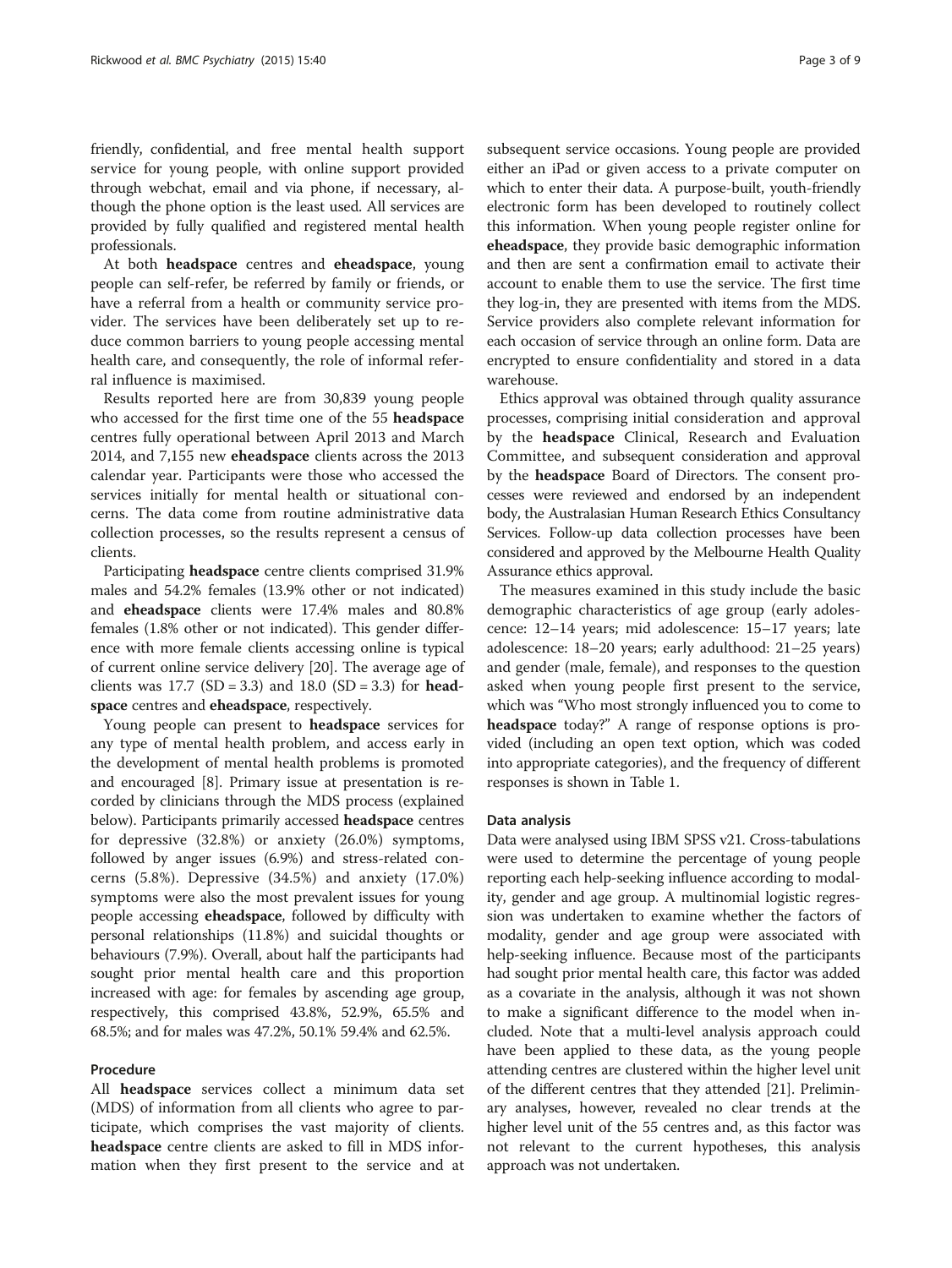|                |           | n     | Main help-seeking influence |        |        |         |                      |              |       |
|----------------|-----------|-------|-----------------------------|--------|--------|---------|----------------------|--------------|-------|
|                |           |       | Me                          | Family | Friend | Partner | <b>Health worker</b> | School staff | Other |
| <b>Centres</b> |           |       |                             |        |        |         |                      |              |       |
| Female         | $12 - 14$ | 3036  | 7.8                         | 57.3   | 5.7    | 0.6     | 12.5                 | 11.3         | 4.8   |
|                | $15 - 17$ | 6339  | 13.4                        | 40.4   | 8.3    | 2.5     | 16.8                 | 12.4         | 6.2   |
|                | $18 - 20$ | 4035  | 29.1                        | 23.9   | 10.3   | 6.6     | 19.1                 | 4.1          | 6.9   |
|                | $21 - 25$ | 3316  | 41.2                        | 15.5   | 9.8    | 7.7     | 18.8                 | 0.9          | 6.1   |
| Male           | $12 - 14$ | 1742  | 6.0                         | 69.0   | 3.3    | 0.6     | 8.3                  | 8.3          | 4.5   |
|                | $15 - 17$ | 3100  | 11.6                        | 51.5   | 5.7    | 2.9     | 13.5                 | 8.9          | 6.0   |
|                | $18 - 20$ | 2585  | 25.5                        | 33.1   | 7.2    | $8.0\,$ | 14.0                 | 3.2          | 8.9   |
|                | $21 - 25$ | 2405  | 32.4                        | 21.7   | 8.0    | 12.5    | 15.8                 | 0.5          | 9.1   |
| Total          |           | 26558 | 20.9                        | 39.1   | 7.3    | 5.2     | 14.9                 | 6.2          | 6.6   |
| eheadspace     |           |       |                             |        |        |         |                      |              |       |
| Female         | $12 - 14$ | 840   | 64.9                        | 4.8    | 13.7   | $0.5\,$ | 7.3                  | 6.0          | 2.9   |
|                | $15 - 17$ | 2291  | 69.0                        | 4.3    | 11.7   | 1.4     | 6.8                  | 4.9          | 2.0   |
|                | $18 - 20$ | 1358  | 73.8                        | 3.4    | 10.0   | 3.3     | 6.3                  | 1.4          | 1.8   |
|                | $21 - 25$ | 1292  | 81.2                        | 2.2    | 6.5    | 4.0     | 4.1                  | 0.2          | 1.7   |
| Male           | $12 - 14$ | 100   | 67.4                        | 10.5   | 9.5    | 1.1     | 5.3                  | 5.3          | 1.1   |
|                | $15 - 17$ | 395   | 65.2                        | 4.0    | 12.7   | 3.4     | 8.2                  | 4.7          | 1.8   |
|                | $18 - 20$ | 345   | 73.9                        | 2.5    | 9.9    | 6.2     | 6.5                  | 0.6          | 0.3   |
|                | $21 - 25$ | 404   | 76.7                        | 4.2    | 9.3    | 4.0     | 3.7                  | 0.5          | 1.6   |
| Total          |           | 7025  | 71.5                        | 4.5    | 10.4   | 3.0     | 6.0                  | 3.0          | 1.7   |

<span id="page-3-0"></span>Table 1 Percentage of young people reporting each main influence by modality, gender and age group

To reveal the different help-seeking patterns in the data, simple effects were examined. With such a complex model, there were many potential effects, but only those of conceptual interest were considered. This comprised the effects of modality, gender and age group on each of the main categories of help-seeking influence: me, family, friend, partner and health worker. Given the very high power due to the large size, significance tests are not reported as negligible effects attain significance. Rather, odds ratios for the strongest effects are presented to aid interpretation of the trends evident in the figures presented.

## Results

Table 1 presents the percentage of young people reporting each main help-seeking influence. It reveals the very large sample size in each group, except for the 12–14 year old boys accessing eheadspace.

The multinomial logistic regression showed that the highest level 3-way interaction was significant and a backward stepwise procedure did not eliminate any of the effects. The full factorial model was the best fit,  $\chi^2$  (90) = 13362.04,  $p < .001$ , and the Nagelkerke pseudo  $\mathbb{R}^2$  estimated that 34% of the variance in main help-seeking influence was accounted for by the factors of gender, age, modality and their interactions.

Figure [1](#page-4-0) graphs the percentage of young people who reported themself as their strongest help-seeking influence. It reveals a strong main effect of modality, with an overall odds ratio showing that self-influence was 10.9 times stronger online than in-person. It also shows a linear increase with age that was much more pronounced for in-person service use and somewhat stronger for females than males. Overall, the young adults were 5.5 times more likely to report themselves as the strongest influence than the early adolescents, however, this varied significantly between modality, being much stronger at 7.9 times for in-person mental health care compared with 2.2 times for online service use.

Figure [2](#page-4-0) graphs the percentage of young people who reported family as the strongest help-seeking influence. It reveals a strong main effect of modality, with family influence 15.2 times stronger in-person than online. It also shows a linear decrease with age that was equivalent for males and females accessing in-person mental health care. For in-person services, the early adolescents were 7.6 times more likely to report family as their main influence compared with the young adults. Further, the effect of family for in-person services was stronger overall for males who were 1.6 times more likely to report family influence than females. The influence of family was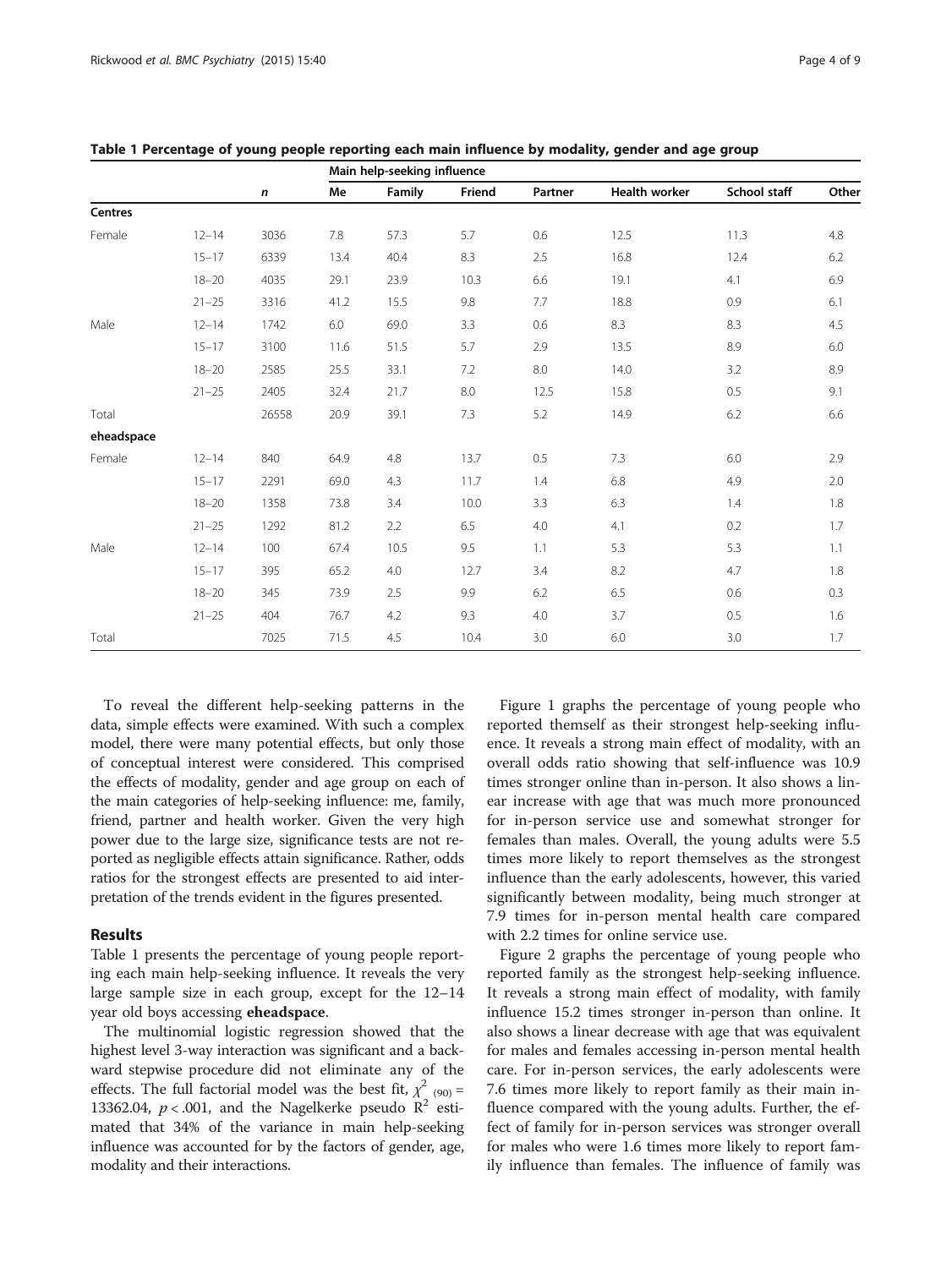<span id="page-4-0"></span>

very low for online support and, consequently, showed less variation by gender and age group.

Figure [3](#page-5-0) graphs the percentage of young people who reported friends as the strongest help-seeking influence. Overall, the influence of friends was low, being generally less than 10%, with a slightly stronger effect for online help-seeking in early and mid adolescence, where the impact of friends was 1.8 times greater than for in-person services. Overall, in the online environment, friends were 1.3 times more likely to be an influence than in-person. The influence of friends seems to decline with age for online help-seeking, but increase very slightly over the teenage years for in-person mental health service use.

Figure [4](#page-5-0) graphs the percentage of young people who reported their intimate partner as the strongest help-seeking influence. Not surprisingly, this effect was almost nil for the younger age groups, but increased with age particularly for males for in-person mental health service use,

although this influence remained low. Young adult males were 1.7 times more likely to report their partner as the main help-seeking influence to attend an in-person service compared with young women.

Finally, Figure [5](#page-6-0) graphs the percentage of young people who reported a health care worker as the strongest help-seeking influence, showing an increasing impact for in-person mental health care, but declining effect with age online. The influence of health care workers became the second strongest, after self, for young women accessing in-person services. Their influence for online service use, however, remained weak.

## **Discussion**

The aim of this study was to provide the first comprehensive empirical evidence of developmental changes in the social influences on seeking mental health care, both in-person and online, during the vulnerable lifestages of

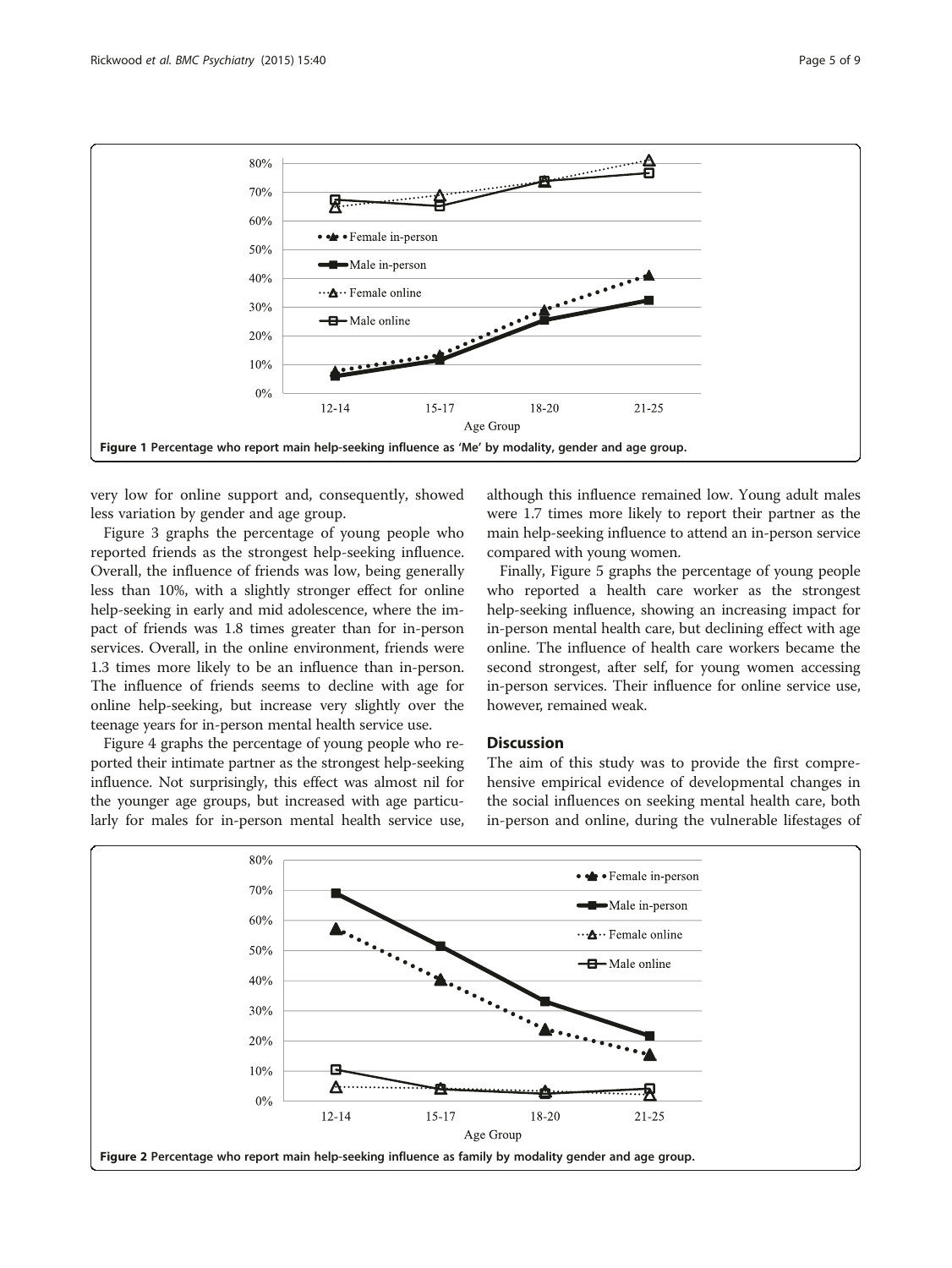<span id="page-5-0"></span>

adolescence and young adulthood. Overall, the results show a major developmental shift in help-seeking influences across this age range, and a striking difference between the online and in-person service modalities.

The overwhelming influence of self-initiation of help-seeking online compared with in-person services was clearly evident. The vast majority of both males and females across all age groups self-initiated use of the online service. This was evident even for the younger age groups, with two-thirds of the early adolescent age group reporting that they themselves were the main influence to use eheadspace. This is not surprising, although it has previously not been demonstrated through empirical data such as these. A recent Mission Australia report showed that the internet is now the main source of information for young people [[22\]](#page-8-0), including health

and mental health information [[23\]](#page-8-0). It seems that by exploring and searching online, young people find their own way to online services, without being directed by others.

In contrast, for seeking help in-person, self-initiation was minimal for early adolescents and increased in a linear manner with growing maturity and independence. As developmentally expected, the opposite effect of family was evident, with family being the predominant influence for early adolescents but showing a strong linear decline with age. Nevertheless, even in early adulthood, only 41% of young women and about one-third of young men reported that their strongest help-seeking influence was themselves; and almost a quarter of young adult men still reported their family as the major influence. Family is a stronger influence for males than females for

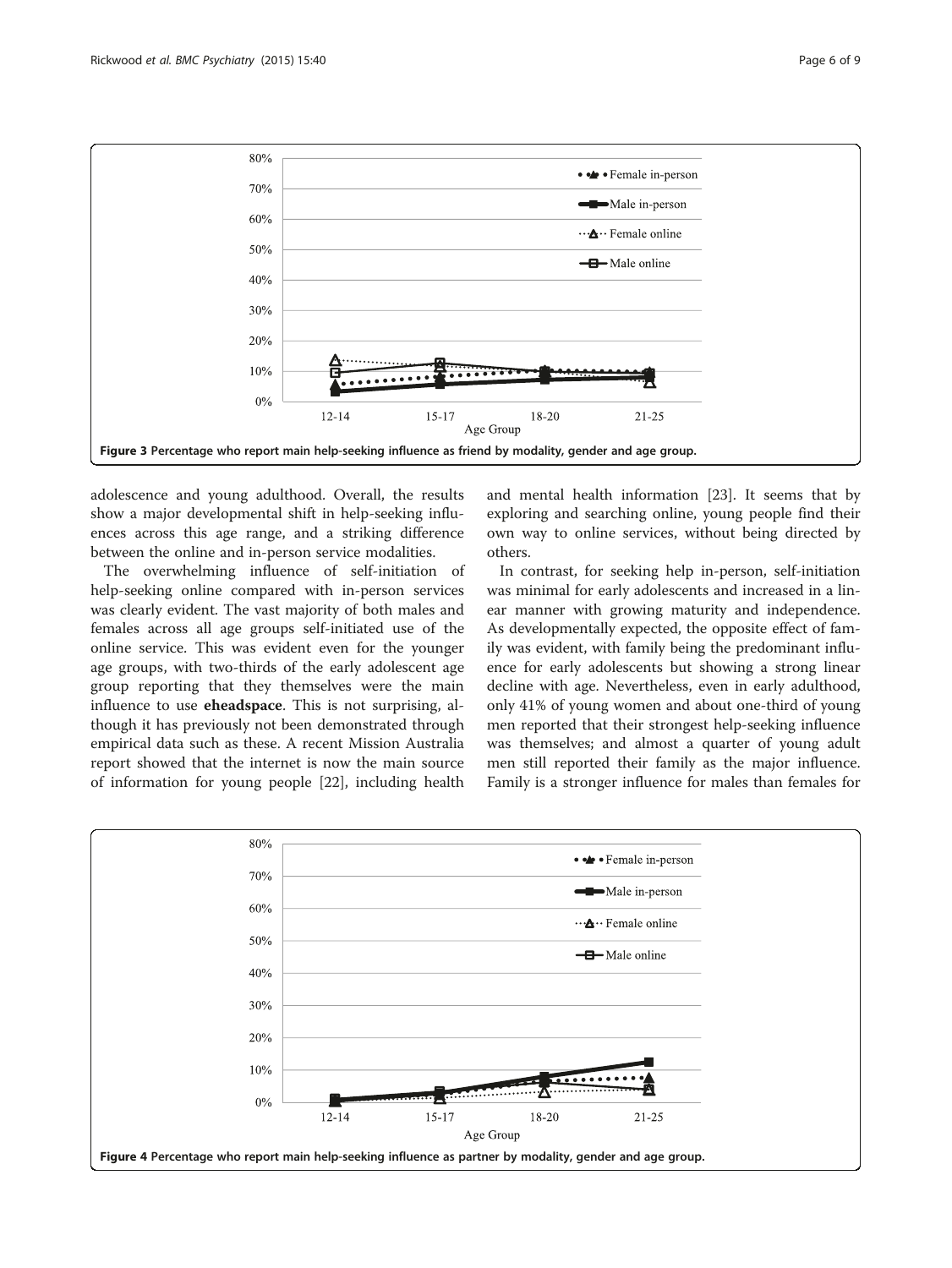<span id="page-6-0"></span>

all age groups, which is important to note especially given the larger mental health treatment gap evident for males than females [[7\]](#page-7-0).

These findings confirm that a dedicated focus on the factors that affect the help-seeking influence of family is essential to enable young people, particularly males, to access services. A recent systematic review of family and parent factors associated with service use for young people with mental health problems revealed that parental burden, parental problem perception and parental perception of need were most strongly associated with service use [\[24\]](#page-8-0). This shows that the mental health literacy of parents, particularly helping parents to recognise mental health problems and be psychologically available to their children with mental health needs, are important targets for interventions to increase service uptake.

The influence of friends was not as strong as might be expected at these lifestages, and was not consistent across age, gender or modality, although there was a weak trend supporting the hypothesis that the influence of friends would be stronger in adolescence, as this influence does drop off somewhat in early adulthood. Interestingly, friend influence appeared to be strongest for the youngest girls within the online environment, and then declined with age. For boys, it peaked online in mid adolescence and then declined. For in-person services, increases for both males and females were evident with age until early adulthood. The stronger influence of friends online for adolescents may be due to the ubiquity of social media and consequent online sharing of websites, stories and interesting information [[25](#page-8-0)]. Youth mental health organisations, such as headspace, invest significant effort in their online presence through social media and youthtargeted web material to encourage online sharing, and this may be particularly effective in the early and mid-teen years, as young people increasingly spend a great deal of time online. It may also, however, reveal a cohort effect, with the younger age groups more immersed in the online social environment.

An interesting trend was for the effect of partner, which seemed to be especially relevant for young adult men accessing in-person services. This supports one of the few studies in this area, which showed that for men their partner becomes one of the strongest help-seeking and health care influences, replacing the prior influence of family [[14\]](#page-7-0). In the current data, the general trend for males reveals that the dominant influence for young adults remains the family, with a growing influence of intimate partner, whereas for young women the main influence becomes themselves and, secondarily, their health professionals. These patterns suggest different target groups for influencing the mental health care pathways for males and females.

The role of other 'gatekeepers' (shown in Table [1\)](#page-3-0) was overall quite small. Not surprisingly, there was an influence of school staff for school-aged young people, particularly for in-person services, but other community-based gatekeepers were largely irrelevant with older age. This shows that there is considerable potential to increase the impact of such people in the community, and have a greater community-based response to encouraging young people to access appropriate mental health care [\[26,27](#page-8-0)].

The findings of the current study have highly relevant implications for help-seeking interventions and policy related to youth mental health. They firstly emphasise that the 12–25 year age range, comprising what in Australia is defined as young people, cannot be treated as a homogeneous group. Developmentally, there is substantial change over this period with little autonomy evident in early adolescence, which grows substantially by young adulthood. Interventions need to be targeted to be age appropriate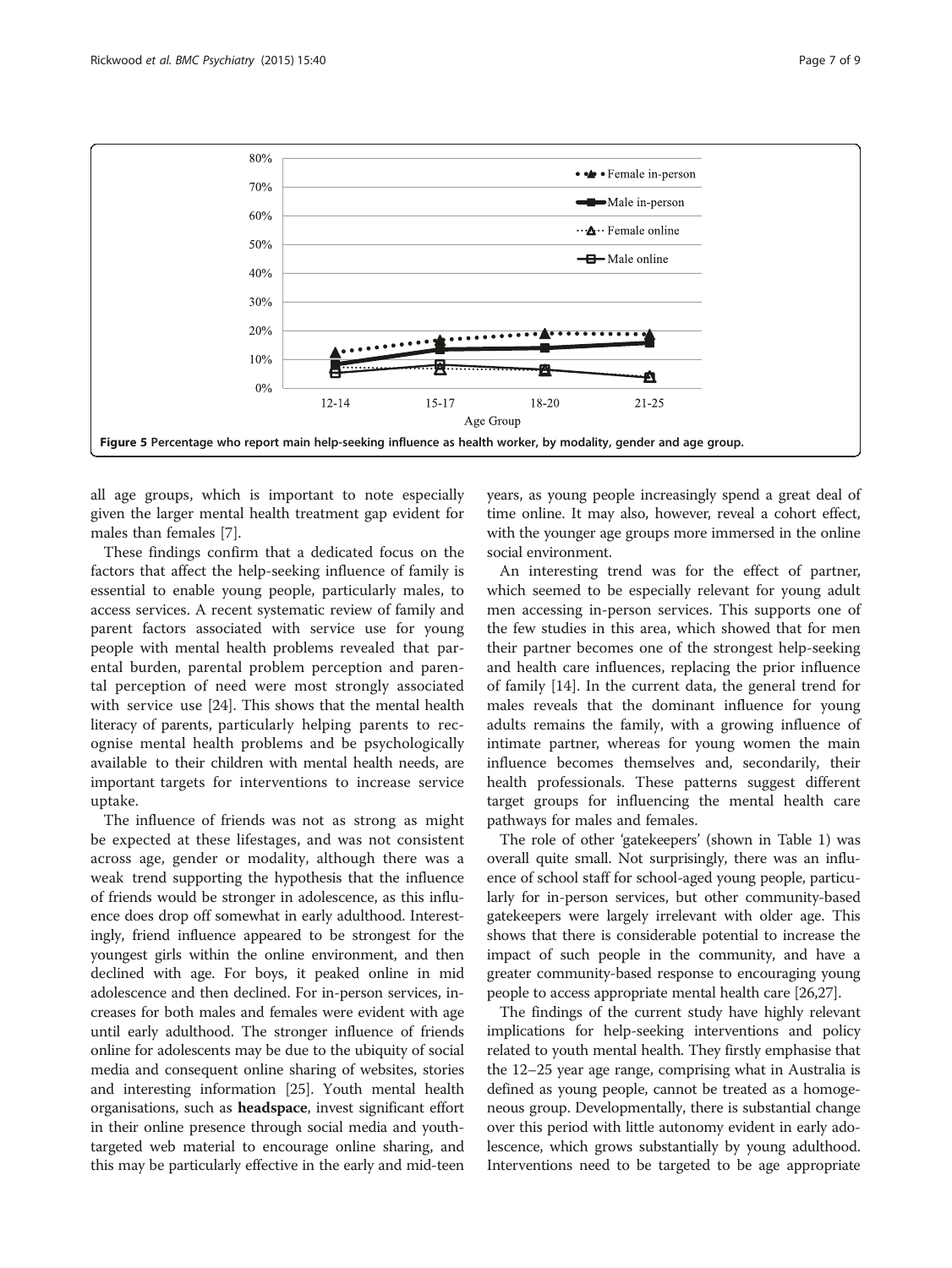<span id="page-7-0"></span>and recognise the major shift in self-reliance over this age span.

The online environment is clearly distinct from traditional in-person mental health care, and this is the environment that young people are navigating on their own from an early age. Greater self-reliance online, with a slightly stronger peer influence, may be cause for concern, as young people and their friends may not be the best guides to appropriate mental health care. However, with this understanding, the online environment can be tailored to better match young people's behaviour and meet their needs. Ensuring that online searches for mental health information lead to high quality and evidencebased information and services is essential [\[28\]](#page-8-0). Current work in Australia is supporting online mental health organisations to collaborate to develop clear pathways through endorsed online resources that comprise self-help, guided self-help, peer support and fully qualified mental health care (see yawcrc.com.au). They are also engaging social media organisations, like Facebook, to collaborate and accept responsibility to help identify young people at risk and ensure they get to the right types of support online.

There are a number of limitations that must be kept in mind when drawing conclusions from these data. Firstly, it is possible that these findings do not generalise beyond Australia's health care system, and may be affected by Australia's significant investment in youth-targeted mental health services through the headspace initiative [8]. The results also have not been analyzed according to different cultural backgrounds and there are likely to be important cultural differences in help-seeking influences that have not been revealed. It is likely, however, that cultural factors are more evident for in-person mental health care due to the greater role of family. Another advantage of online mental health support for young people may be that they can overcome cultural, as well as structural, barriers to support.

## Conclusions

These are the first data to show developmental changes across adolescence and young adulthood in the social influences on seeking mental health care, revealing major differences between the in-person and online environments. The results confirm expected developmental trends for in-person service use and provide the first insights into help-seeking influences in the online service environment. Although there is a developmentally appropriate trend toward great self-reliance in seeking help for both modalities, for in-person services the personal connection with parents and family remains paramount, and needs to be supported through family mental health literacy. In the online world, in which today's young people are constantly immersed, their growing technological sophistication

#### Competing interests

The authors declare that they have no competing interests.

#### Authors' contributions

DR conceived and wrote the paper, undertook the literature review, and designed and undertook the analyses. KM undertook data analysis and research assistance. NT contributed to data collection and analysis. All authors edited the paper and approved the final version.

#### Acknowledgements

The authors acknowledge the work of the headspace program and services and headspace staff and clients in providing data. headspace National Youth Mental Health Foundation is funded by the Australian Government.

## Received: 25 August 2014 Accepted: 21 February 2015 Published online: 07 March 2015

#### References

- 1. Kessler R, Berglund P, Demler O, Jin R, Walters EE. Lifetime prevalence and age-of-onset distributions of DSM-IV disorders in the national comorbidity survey replication. Arch Gen Psychiatry. 2005;62:593–602.
- 2. Merikangas K, He J, Burstein M, Swanson S, Avenevoli S, Cui L, et al. Lifetime prevalence of mental disorders in U.S. adolescents: Results from the national comorbidity survey replication–adolescent supplement (NCS-A). J Am Acad Child Adolesc Psychiatry. 2010;49:980–9.
- 3. Slade T, Johnston A, Teesson M, Whiteford H, Burgess P, Pirkis J, et al. The mental health of Australians 2: report on the 2007 national survey of mental health and wellbeing. Canberra: Department of Health and Ageing; 2009.
- 4. Merikangas K, He J, Burstein M, Swendsen J, Avenevoli S, Case B, et al. Service utilization for lifetime mental disorders in U.S. adolescents: results of the national comorbidity survey-adolescent supplement (NCS-A). J Am Acad Child Adolesc Psychiatry. 2011;50:32–45.
- 5. Mauerhofer A, Berchtold A, Michaud PA, Suris JC. GPs' role in the detection of psychological problems of young people: a population-based study. Br J Gen Pract. 2009;59(566):e308–14.
- 6. Rickwood DJ. Responding effectively to support the mental health and well-being of young people. In: Handbook of children and youth studies. United States: Springer; 2015.
- 7. Kohn R, Saxena S, Levav I, Saraceno B. The treatment gap in mental health care. Bull World Health Organ. 2004;82:858–66.
- 8. McGorry PD, Goldstone SD, Parker AG, Rickwood DJ, Hickie IB. Cultures for mental health care of young people: an Australian blueprint for reform. Lancet Psychiatry. 2014;1:559–68.
- 9. Gulliver A, Griffiths KM, Christensen H. Perceived barriers and facilitators to mental health help-seeking in young people: a systematic review. BMC Psychiatry. 2010;10:113.
- 10. Rickwood DJ, Deane FP, Wilson CJ. When and how do young people seek professional help for mental health problems? Med J Aust. 2007;187(7 Suppl):S35–9.
- 11. Rickwood DJ, Deane FP, Wilson CJ, Ciarrochi J. Young people's help-seeking for mental health problems. AdvMent Health. 2005;4(Suppl):3–34.
- 12. Boulter E, Rickwood DJ. Parents' experience of seeking help for children with mental health problems. AdvMent Health. 2013;11:131–42.
- 13. Vogel DL, Wade NG, Wester SR, Larson L, Hackler AH. Seeking help from a mental health professional: the influence of one's social network. JClin Psychol. 2007;63:233–45.
- 14. Bevan N. Psychological help-seeking: understanding men's behaviour. Thesis: University of Adelaide. 2010.
- 15. Barker G. Adolescents, social support and help-seeking behaviour: an international literature review and programme consultation with recommendations for action. Geneva: World Health Organization; 2007.
- 16. Rickwood DJ. Entering the e-spectrum. Youth Studies Australia. 2012;31(4):17–26.
- 17. Andersson G, Titov N. Advantages and limitations of internet-based interventions for common mental disorders. World Psychiatry. 2014;13:4–11.